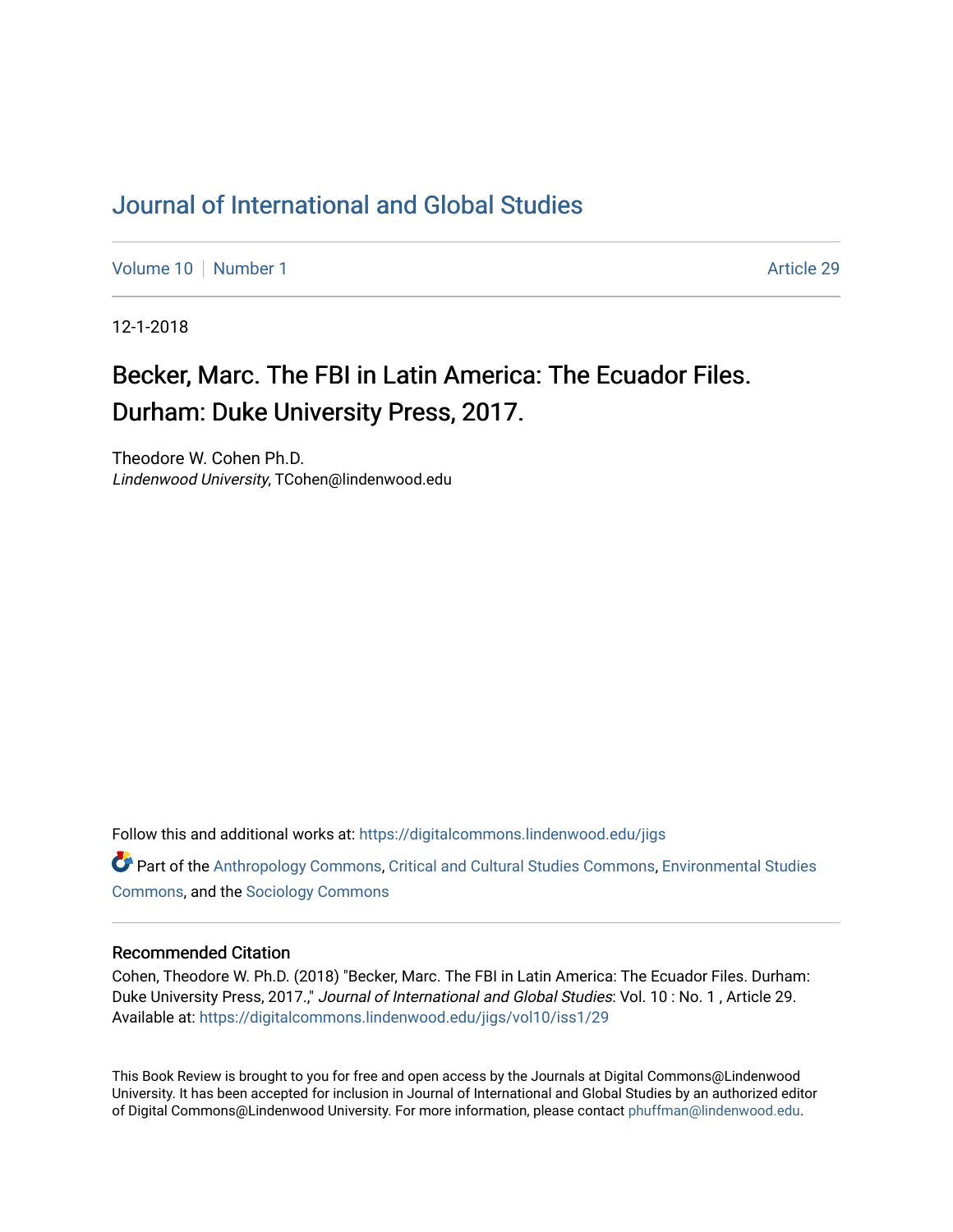## **Becker, Marc.** *The FBI in Latin America: The Ecuador Files***. Durham: Duke University Press, 2017**.

Marc Becker's *The FBI in Latin America* simultaneously tells the history of Federal Bureau of Investigation (FBI) surveillance in Ecuador and of the failures of Ecuadorian socialist and communist parties to gain a larger voice in national politics in the 1940s. Becker focuses on the period between 1940 and 1947, when J. Edgar Hoover directed the Special Intelligence Service (SIS) to provide the FBI with information to prevent subversive activities in the Americas. Taking place mostly during the Second World War, the SIS tasked agents with looking for fascist threats to the hemisphere, even though, as Becker argues, they were frequently concerned more with anti-communist intelligence gathering than with threats from Germany, Italy, and Japan. *The FBI in Latin America*, however, is not merely a history of U.S. foreign policy or one of espionage. A historian long interested in indigenous politics, Marxist thought, and revolutionary movements in Ecuador, Becker wants to use FBI sources to tell the history of the Ecuadorian left, a group of political dissidents who often destroyed their own sources to survive periods of intense police and military repression. While Latin American historians have traditionally looked to subvert national narratives through social histories "from below," he wants to read foreign policy archives against the grain, "for what they divulge about leftist struggles for a more equitable and just world" (p. 4). From this perspective, he traces the history of communist and socialist politics in relation to the rise (and fall) of conservative President José María Velasco Ibarra after "La Gloriosa," a democratic revolution in May 1944 that the left thought could have led to a broader social revolution.

These intertwined histories of political ineptitude, false hopes, and institutional failures are at times comedic and other times tragic. Becker meticulously details the history of the 45 SIS agents in Ecuador, many of whom operated clandestinely as representatives of U.S. corporations, like General Motors or Firestone, rather than as agents of the U.S. government looking to overthrow dangerous political regimes. In almost comedic fashion, they arrived with little knowledge of Ecuador's history, not speaking Spanish, and struggling to distinguish communism and fascism, despite the fact that the international communist movement, following the Popular Front strategy coming from the Soviet Union, was a U.S. ally during Second World War. Their reports were often useless, with Becker even noting one three-page account about the province of Tungurahua having stood out for its lack of intelligence gathering: "The communiqué was largely limited instead to basic historical, geographic, and economic information that would have been of interest to a traveler through the region, including provision of housing and entertainment options" (p., 44). As well-educated elite white men in the United States, SIS agents frequented the urban establishments of Ecuadorians with similar social status. Generally oblivious to the conditions and political aspirations of women, rural workers, and the indigenous, their notes failed to provide a thick description of any fascist or communist threats across the country. Instead, as Becker convincingly concludes, they point to the FBI's desire to protect U.S. economic interests more than to combat the spread of the most radical factions of the Ecuadorian Communist Party (PCE) and the political left more generally.

These reports help tell the successes and, as was more often the case, the failures of socialism and communism in 1940s Ecuador. Although Becker only mentions some of the touchstones of the nation's history before 1940 in passing, his ability to intertwine U.S. foreign policy and Ecuadorian history shines in the second half of *The FBI in Latin America*, particularly in the wake of "La Gloriosa." Looking to replace the repressive liberal President Carlos Alberto Arroyo del Río in the 1944 presidential election, communists and socialists supported Velasco Ibarra, who staged a coup just before the election and established a government antithetical to the